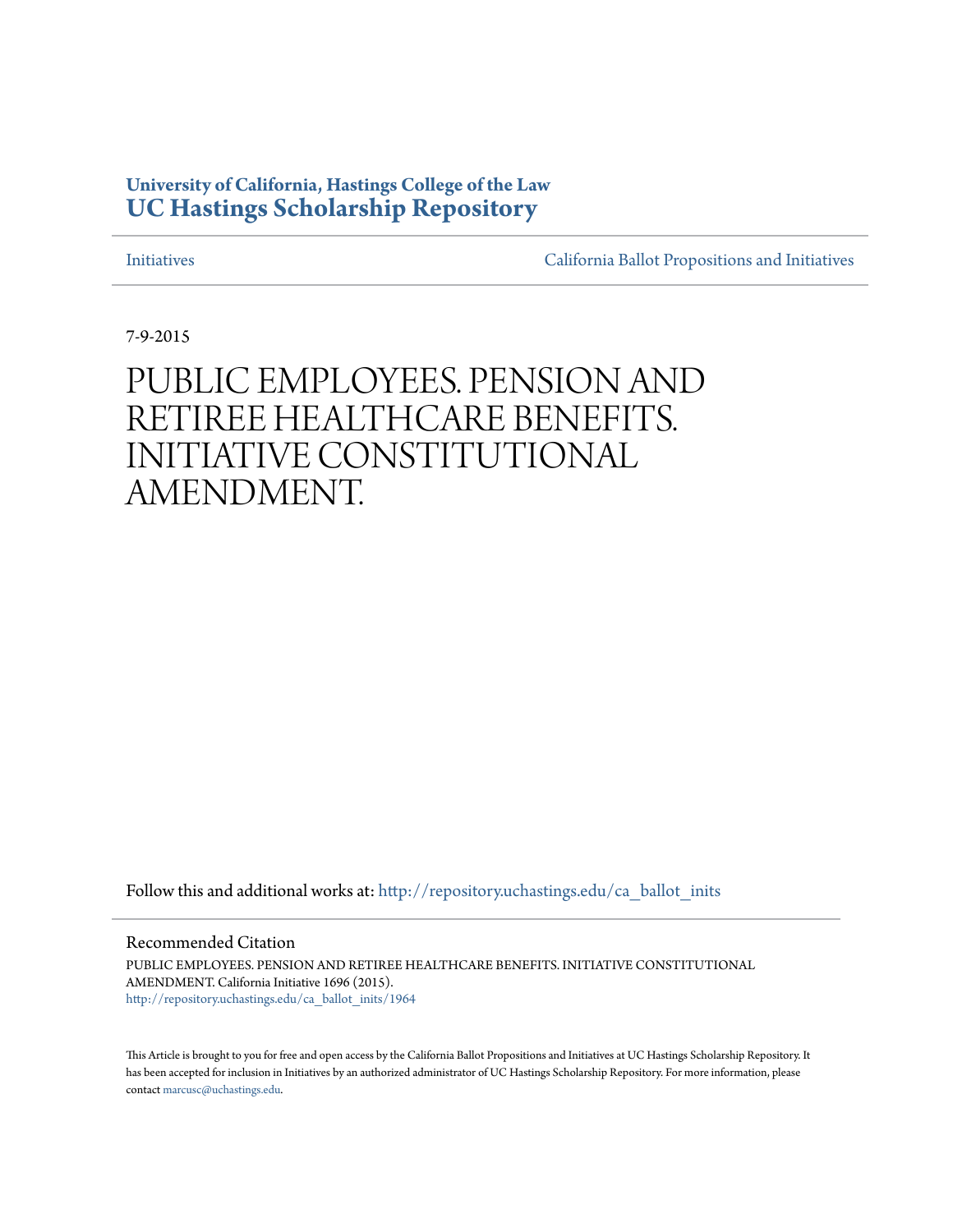$K$ EAFIAE<sup>5</sup>

**JUN 0 5** <sup>2015</sup>

INITIATIVE COORDINATOR ATTORNEY GENERAL'S OFFICE

Initiative Coordinator Office of the Attorney General State of California PO Box 994255 Sacramento, CA 94244-25550

Re: Request for Title and Summary for Proposed Initiative

Dear Initiative Coordinator:

Pursuant to Article II, Section 10(d) of the California Constitution, we, as proponents, submit the enclosed proposed statewide ballot measure ("Voter Empowerment Act of 2016") and request preparation of a circulating title and summary of the measure as provided by law. Also included with this letter are the required signed statements pursuant to California Elections Code sections 9001 and 9608, our addresses as shown on our affidavits of registration to vote, and a check in the amount of \$200.

June 4, 2015

The following individuals are proponeuts of the enclosed initiative: Chuck Reed Stephanie Gomes Carl DeMaio<br>Pat Morris Bill Kampe Tom Tait Bill Kampe

Thank you for your time and attention to this important matter. Should you have any questions or require additional information, please contact us.

 $\overline{a}$  indicates  $\overline{a}$  in  $\overline{a}$  in  $\overline{a}$  in  $\overline{a}$  in  $\overline{a}$  in  $\overline{a}$  in  $\overline{a}$  in  $\overline{a}$  in  $\overline{a}$  in  $\overline{a}$  in  $\overline{a}$  in  $\overline{a}$  in  $\overline{a}$  in  $\overline{a}$  in  $\overline{a}$  in  $\overline{a}$  in  $\overline{a}$  i

Chuck Reed  $\sim$  2.1221 FS  $\varphi$   $\varphi \in \mathbb{R}$ 150 Post Street, Suite 405 C **HARLES** K.  $K \to \infty$ San Francisco, CA 94108 (415) 732-7700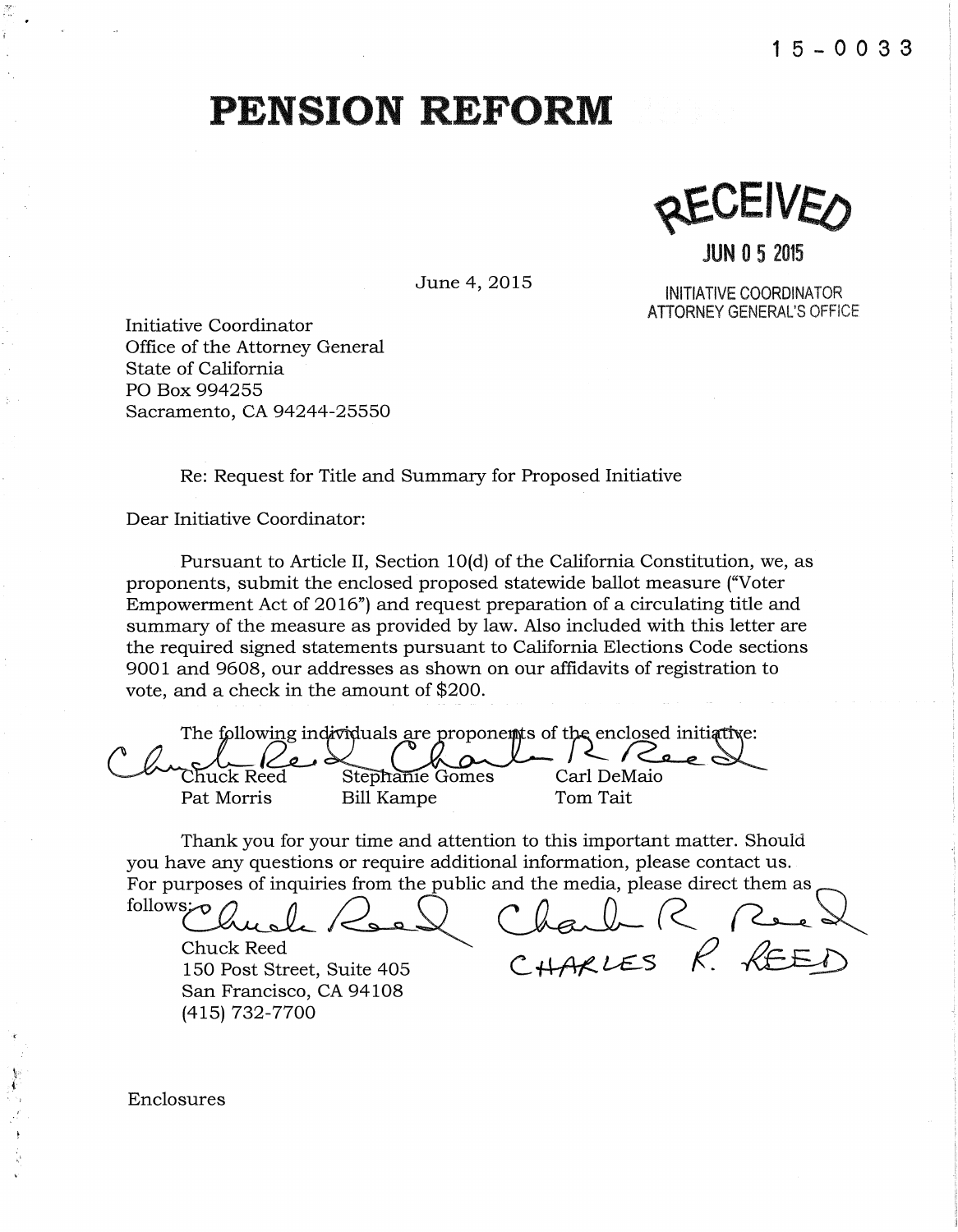June 4, 2015

Initiative Coordinator Office of the Attorney General State of California PO Box 994255 Sacramento, CA 94244-25550

Re: Request for Title and Summary for Proposed Initiative

Dear Initiative Coordinator:

Pursuant to Article II, Section 10(d) of the California Constitution, we, as proponents, submit the enclosed proposed statewide ballot measure ("Voter Empowerment Act of 2016") and request preparation of a circulating title and summary of the measure as provided by law. Also included with this letter are the required signed statements pursuant to California Elections Code sections 9001 and 9608, our addresses as shown on our affidavits of registration to vote, and a check in the amount of \$200.

The following individuals are proponents of the enclosed initiative:<br> $\alpha$ 

Pat Morris

Bill Kampe

Chuck Reed Stephanie Gomes Carl DeMaio

Tom Tait

Thank you for your time and attention to this important matter. Should you have any questions or require additional information, please contact us. For purposes of inquiries from the public and the media, please direct them as follows:

Chuck Reed 150 Post Street, Suite 405 San Francisco, CA 94108 (415) 732-7700

Carl DeMans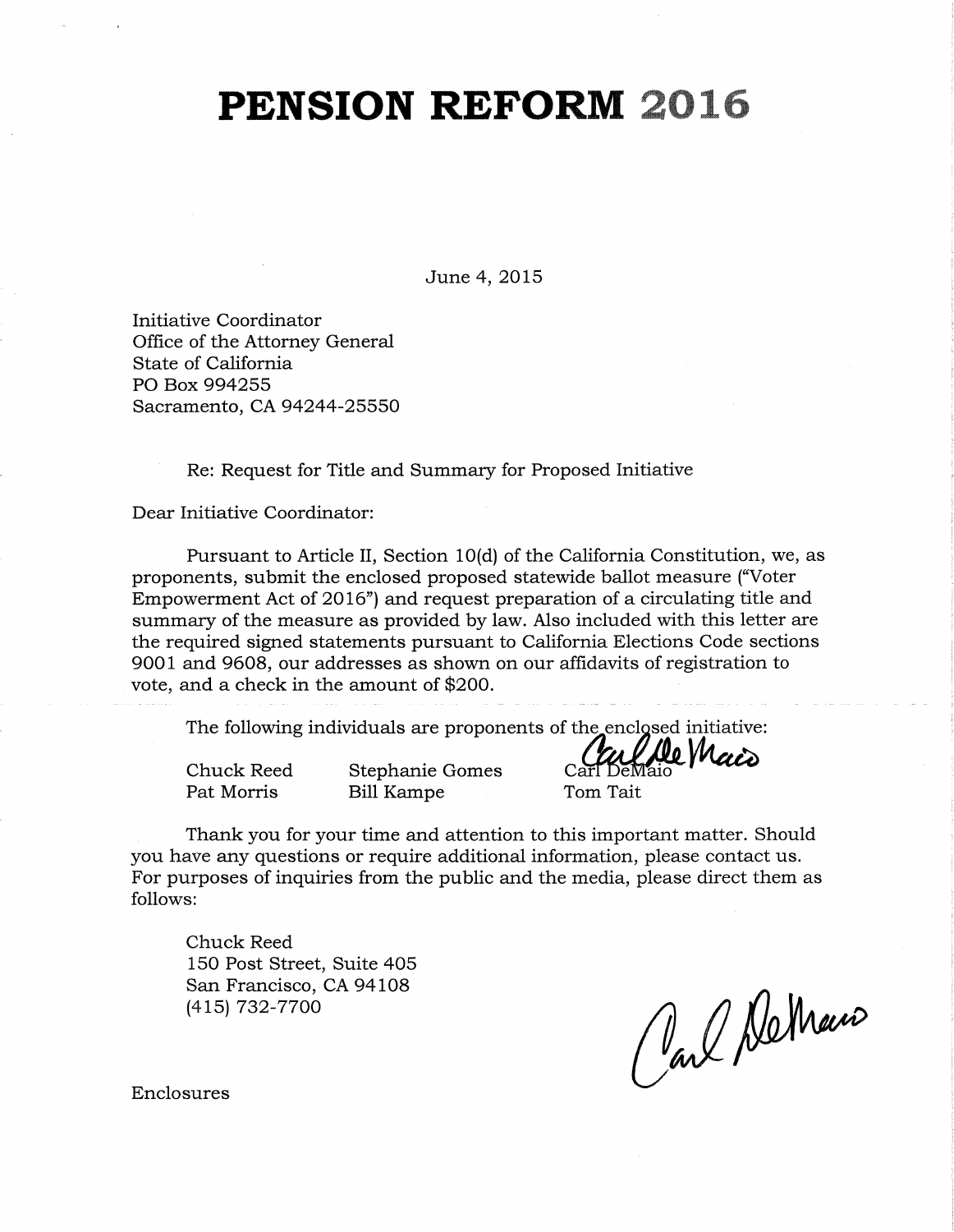June 4, 2015

Initiative Coordinator Office of the Attorney General State of California PO Box 994255 Sacramento, CA 94244-25550

Re: Request for Title and Summary for Proposed Initiative

Dear Initiative Coordinator:

Pursuant to Article II, Section 10(d) of the California Constitution, we, as proponents, submit the enclosed proposed statewide ballot measure ("Voter Empowerment Act of 2016") and request preparation of a circulating title and summary of the measure as provided by law. Also included with this letter are the required signed statements pursuant to California Elections Code sections 9001 and 9608, our addresses as shown on our affidavits of registration to vote, and a check in the amount of \$200.

The following individuals are proponents of the enclosed initiative:

Chuck Reed Pat Morris Stephanie Gomes Bill Kampe

Carl DeMaio

Thank you for your time and attention to this important matter. Should you have any questions or require additional information, please contact us. For purposes of inquiries from the public and the media, please direct them as follows:

Chuck Reed 150 Post Street, Suite 405 San Francisco, CA 94108 (415) 732-7700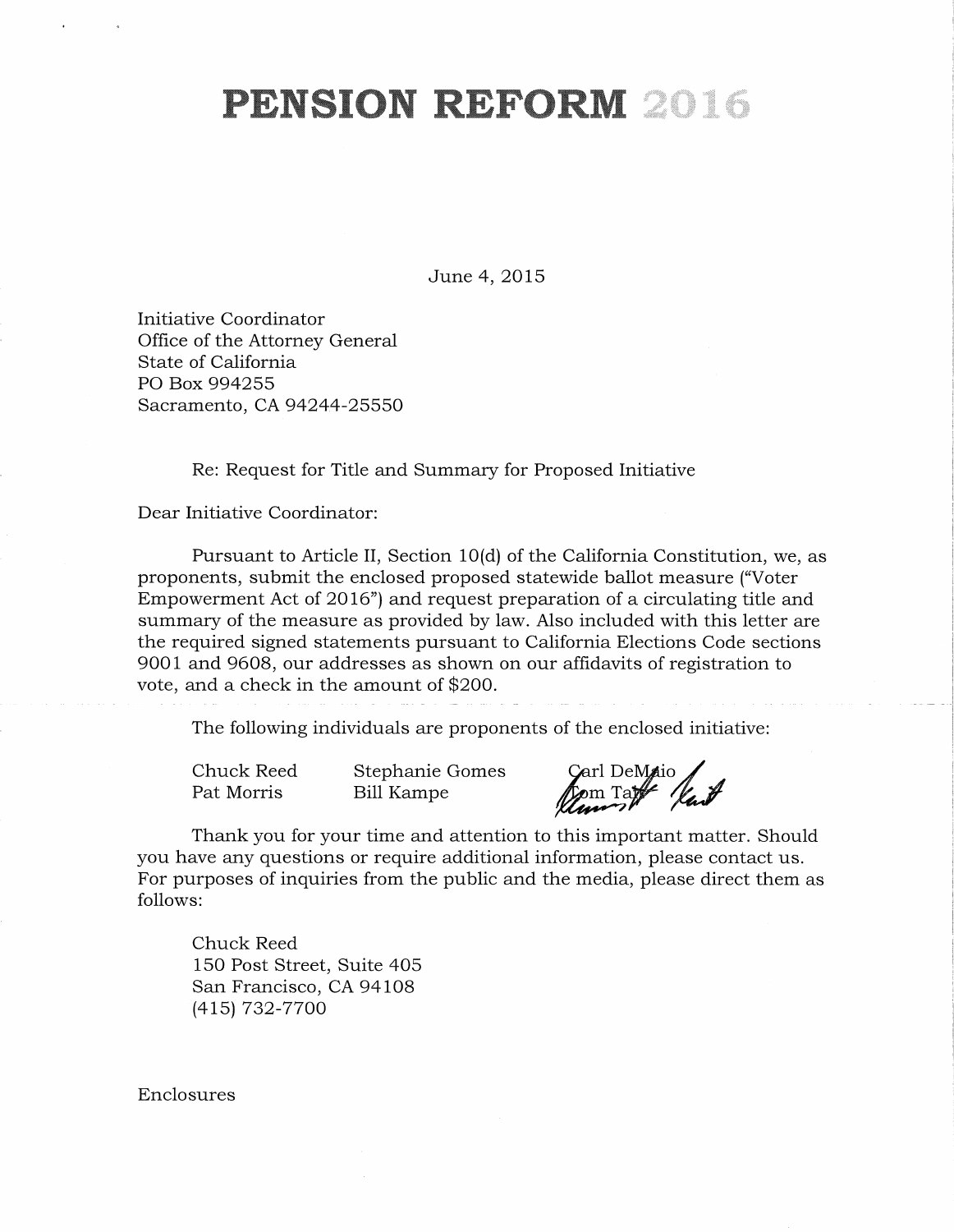June 4, 2015

Initiative Coordinator Office of the Attorney General State of California PO Box 994255 Sacramento, CA 94244-25550

Re: Request for Title and Summary for Proposed Initiative

Dear Initiative Coordinator:

Pursuant to Article II, Section 10(d) of the California Constitution, we, as proponents, submit the enclosed proposed statewide ballot measure ("Voter Empowerment Act of 2016") and request preparation of a circulating title and summary of the measure as provided by law. Also included with this letter are the required signed statements pursuant to California Elections Code sections 9001 and 9608, our addresses as shown on our affidavits of registration to vote, and a check in the amount of \$200.

The following individuals are proponents of the enclosed initiative:

Chuck Reed Pat Morris Stephanie Gomes Bill Kampe Carl DeMaio Tom Tait

Thank you for your time and attention to this important matter. Should you have any questions or require additional information, please contact us. For purposes of inquiries from the public and the media, please direct them as follows:

Chuck Reed 150 Post Street, Suite 405 San Francisco, CA 94108 (415) 732-7700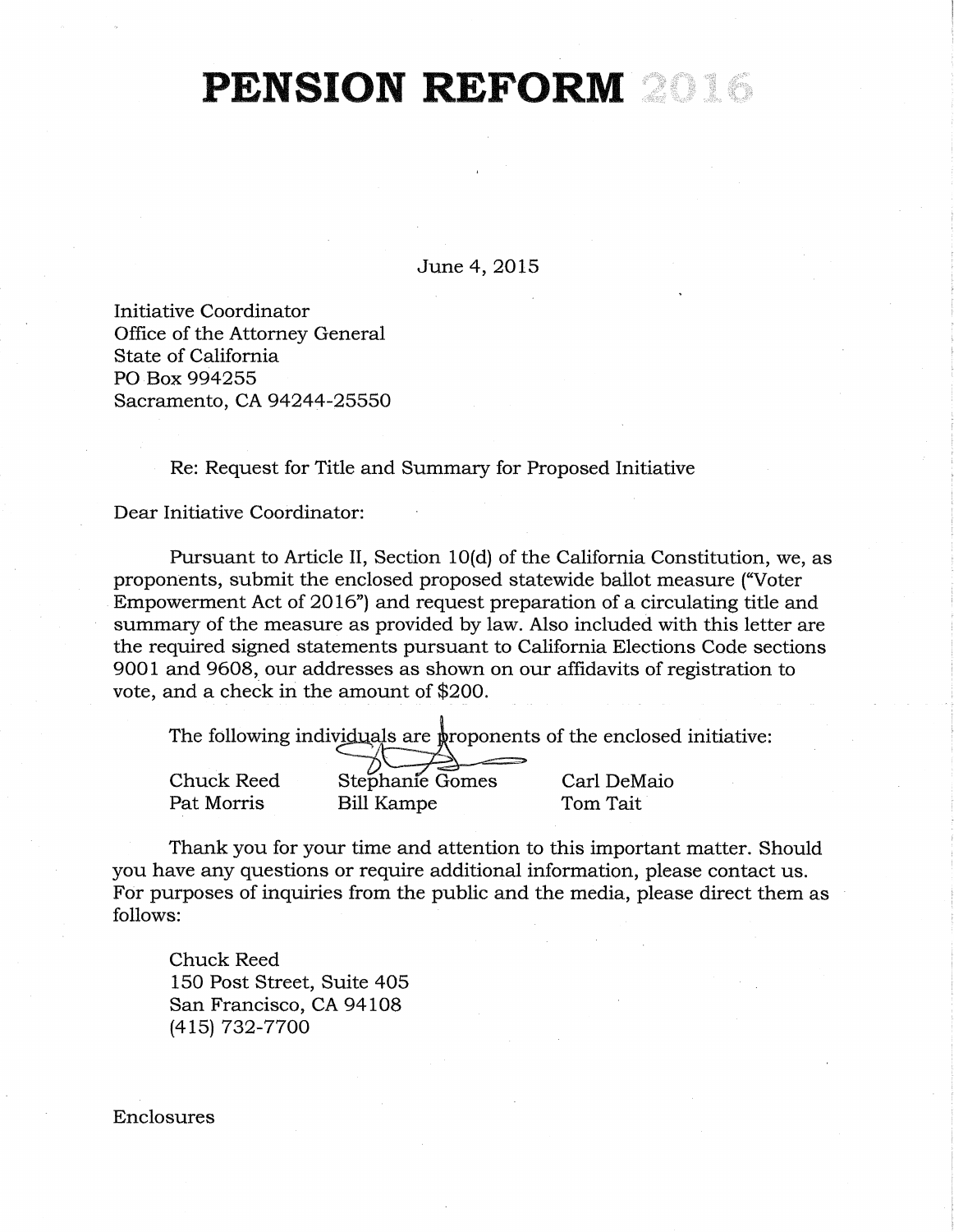June 4, 2015

Initiative Coordinator Office of the Attorney General State of California PO Box 994255 Sacramento, CA 94244-25550

Re: Request for Title and Summary for Proposed Initiative

Dear Initiative Coordinator:

Pursuant to Article II, Section 10(d) of the California Constitution, we, as proponents, submit the enclosed proposed statewide ballot measure ("Voter Empowerment Act of 2016") and request preparation of a circulating title and summary of the measure as provided by law. Also included with this letter are the required signed statements pursuant to California Elections Code sections 9001 and 9608, our addresses as shown on our affidavits of registration to vote, and a check in the amount of \$200.

The following individuals are proponents of the enclosed initiative:

Chuck Reed Stephanie Gomes Carl DeMaio Pat Morris Bill Kampe<br>**Bill Kampe** Tom Tait

Thank you for your time and attention to this important matter. Should you have any questions or require additional information, please contact us. For purposes of inquiries from the public and the media, please direct them as follows:

Chuck Reed 150 Post Street, Suite 405 San Francisco, CA 94108 (415) 732-7700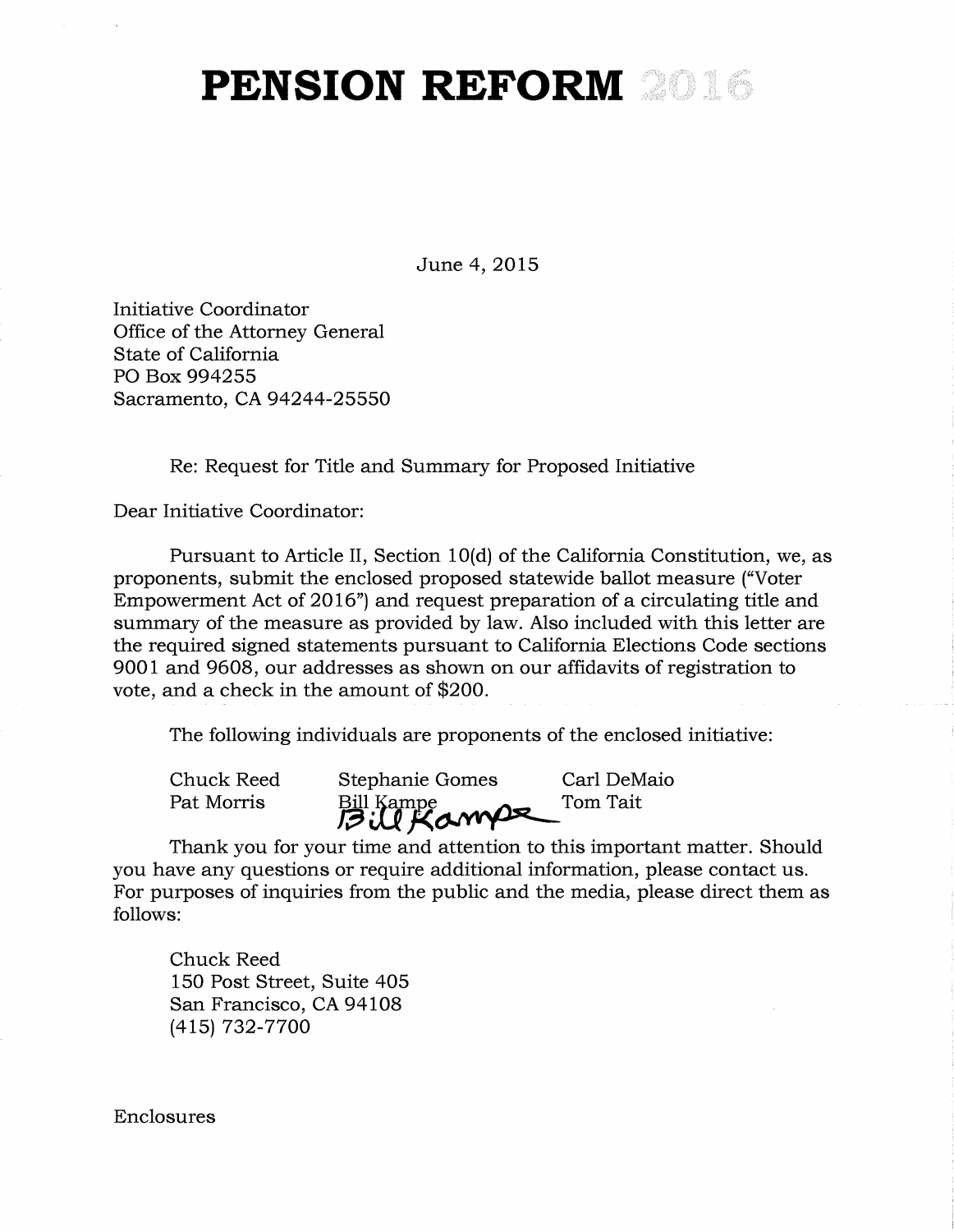June 4, 2015

Initiative Coordinator Office of the Attorney General State of California PO Box 994255 Sacramento, CA 94244-25550

Re: Request for Title and Summary for Proposed Initiative

Dear Initiative Coordinator:

Pursuant to Article II, Section 10(d) of the California Constitution, we, as proponents, submit the enclosed proposed statewide ballot measure ("Voter Empowerment Act of 2016") and request preparation of a circulating title and summary of the measure as provided by law. Also included with this letter are the required signed statements pursuant to California Elections Code sections 9001 and 9608, our addresses as shown on our affidavits of registration to vote, and a check in the amount of \$200.

The following individuals are proponents of the enclosed initiative:

| Chuck Reed | Stephanie Gomes | Carl DeMaio |
|------------|-----------------|-------------|
| Pat Morris | Bill Kampe      | Tom Tait    |

Thank you for your time and attention to this important matter. Should you have any questions or require additional information, please contact us. For purposes of inquiries from the public and the media, please direct them as follows:

Chuck Reed 150 Post Street, Suite 405 San Francisco, CA 94108 (415) 732-7700

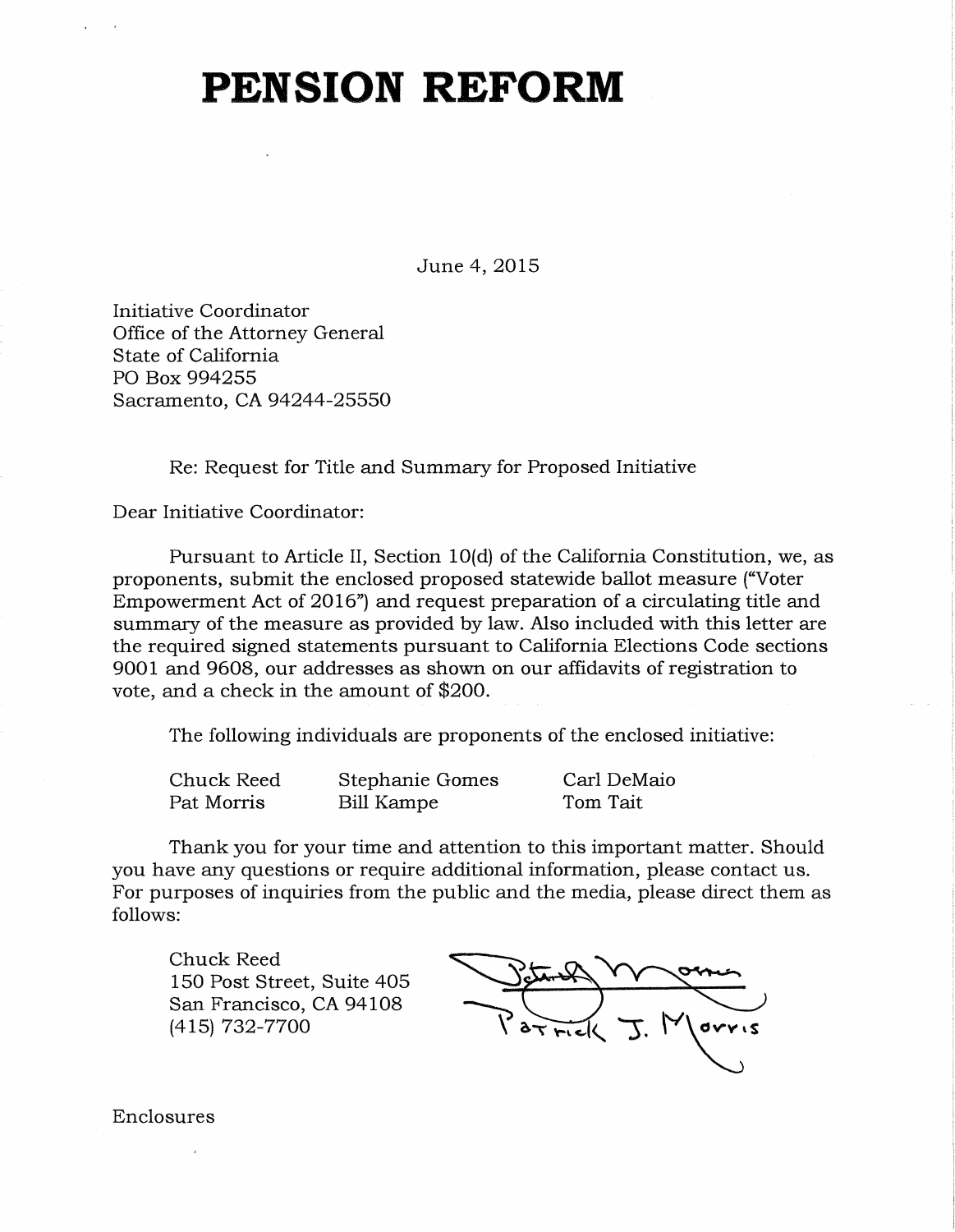#### **Voter Empowerment Act of 2016**

SECTION 1. TITLE.

This measure shall be known and may be cited as "The Voter Empowerment Act of 2016."

SECTION 2. STATEMENT OF FINDINGS AND PURPOSE.

- (a) Government has an obligation to provide essential services that protect the safety, health, welfare, and quality of life enjoyed by all Californians. Unfortunately, state and local governments face a severe financial crisis due to unsustainable compensation and retirement benefits granted to government employees by state and local politicians. Without reform, California taxpayers face a future of a massive public debt requiring the elimination or reduction of even basic essential services.
- (b) Almost all of these disastrous financial decisions were made without the approval or consent of the voters.
- (c) State and local politicians, government agencies, and courts have blocked common-sense efforts to address this financial crisis. Consequently, the need to empower voters and clarify their rights with respect to compensation and retirement benefits for government employees is a matter of statewide concern.
- (d) Therefore, the people hereby amend the Constitution to reserve to themselves the power to approve or reject compensation and retirement benefits of government employees.

SECTION 3. ARTICLE XVI of the California State Constitution is amended to add the following section:

Sec. 23 Notwithstanding any other provision of this Constitution or any other law:

- a) Voters have the right to use the power of initiative or referendum provided in Article II, to determine the amount of and manner in which compensation and retirement benefits are provided to employees of a government employer.
- b) Government employers shall not enhance the pension benefits of any employee in a defined benefit pension plan unless the voters of that jurisdiction approve that enhancement.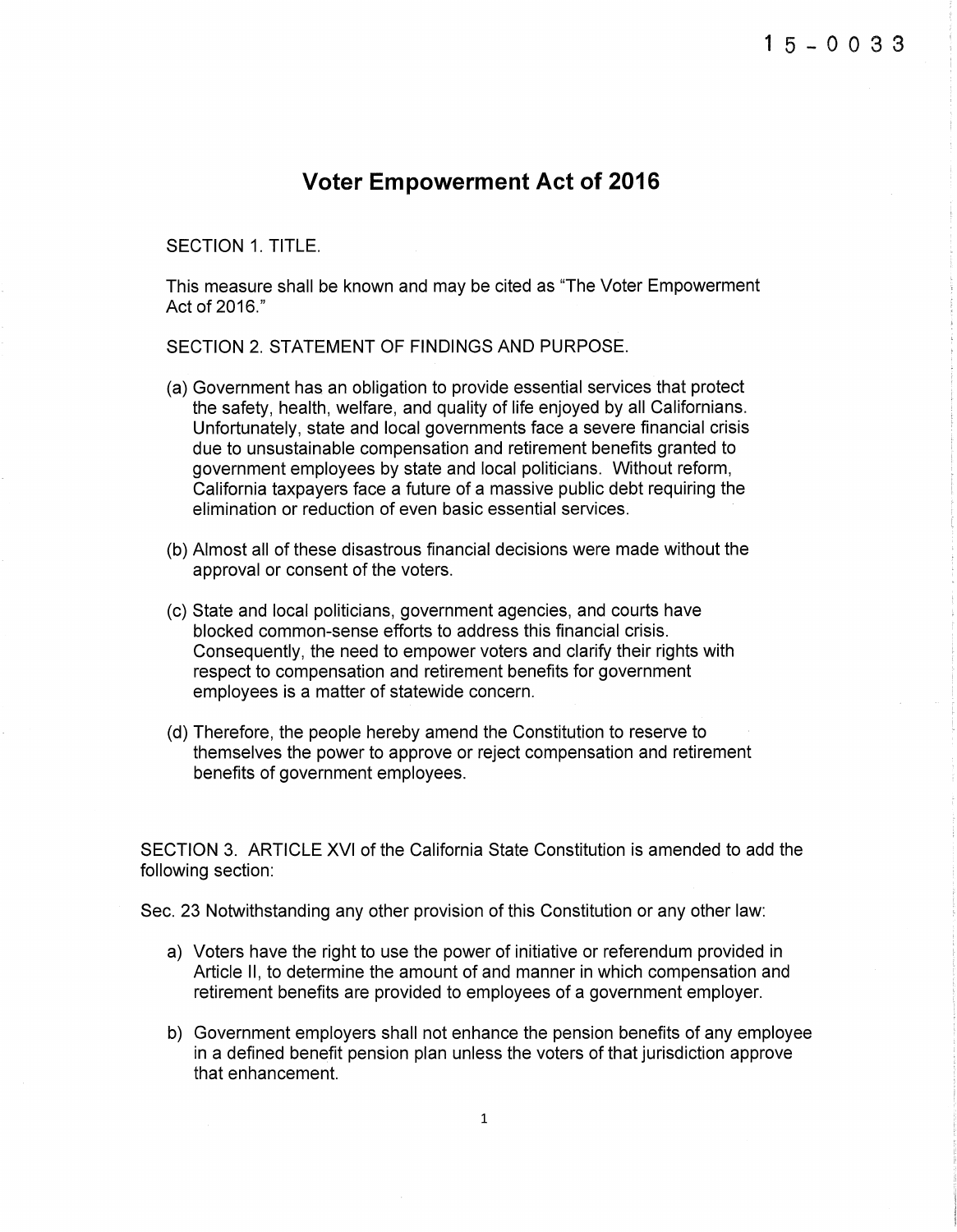- c) Government employers shall not allow new government employees to enroll in a defined benefit pension plan unless the voters of that jurisdiction approve enrollment in such a plan for new employees.
- d) Government employers shall not pay more than one-half of the total cost, including unfunded liability costs, of retirement benefits for new government employees unless the voters of that jurisdiction have approved paying that higher amount for such new employees.
- e) Government agencies and retirement boards must fully and faithfully implement voter approved initiatives that affect government employee compensation and retirement benefits approved by voters, whether placed on the ballot by a government agency or by voters.
- f) Challenges to the legality or application of an initiative and referendum affecting government employee compensation and retirement benefits may only be brought in the courts of California exercising judicial power as provided in Article VI or in the courts of the United States.
- g) Retirement boards shall not impose termination fees, accelerate payments on existing debt, or impose other financial conditions against a government employer that proposes to close a defined benefit pension plan to new members, unless voters of that jurisdiction or the sponsoring government employer approve the fees, accelerated payment, or financial conditions.
- h) Nothing in this section shall alter any provisions of a labor agreement in effect as of the effective date of this Act, but this Section shall apply to any successor labor agreement, renewal or extension entered into after the effective date of this Act.
- i) Nothing in this section shall be interpreted to modify or limit any disability benefits provided for government employees or death benefits for families of government employees, even if those benefits are provided as part of a retirement benefits system. Nothing in this section shall be interpreted to require voter approval for death or disability benefits.
- j) Nothing in this section shall be interpreted to reduce the retirement benefits earned by government employees for work performed.
- k) For the purpose of this section, the following definitions shall be applied:

1) A "new government employee" means an employee hired by a government employer commencing on or after January 1, 2019, regardless of any prior employment status with that or any other government employer. An employee on disability leave from a government employer on January 1, 2019 shall not be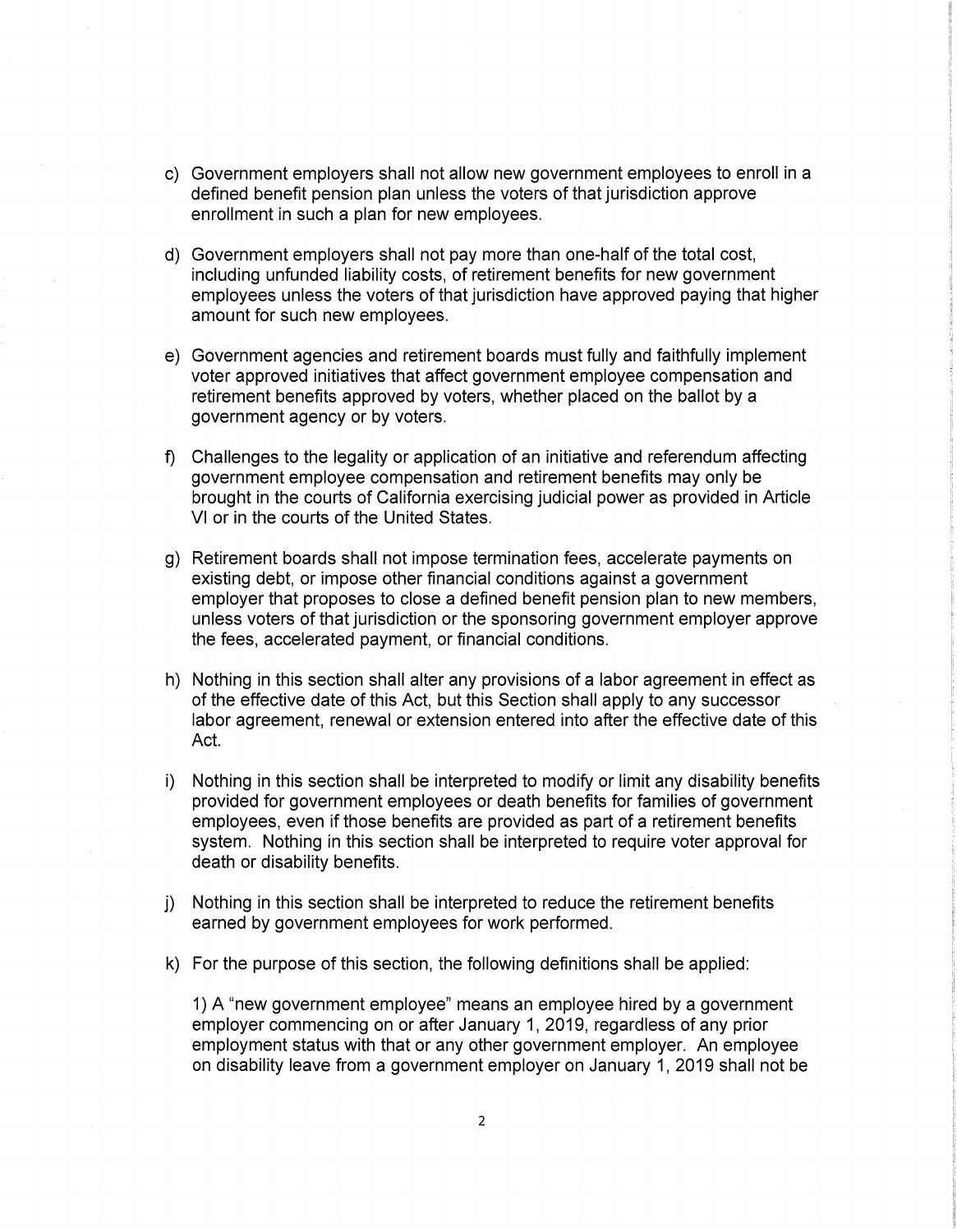considered a new employee if he or she subsequently returns to that same government employer.

2) "Government employer" means the state, or a political subdivision of the state including, but not limited to, counties, cities, charter counties, charter cities, charter city and counties, school districts, special districts, boards, commissions, the Regents of the University of California, California State University, and agencies thereof.

3) A "defined benefit pension plan" means a plan that provides lifetime payments to retirees and survivors based upon a formula using factors such as age, length of service and final compensation.

4) "Retirement benefits" includes defined benefit pension plans, defined contribution plans, retiree health care plans, or any form of deferred compensation offered by government employers.

5) A "benefit enhancement" means any change in a defined benefit pension plan that increases the value of an employee's benefit including, but not limited to, increasing a benefit formula, increasing the rate of cost of living adjustments, expanding the categories of pay included in pension calculations, reducing a vesting period, lowering the eligible retirement age, or otherwise providing an economic advantage for government employees in a defined benefit plan, except for the disability component of any defined benefit plan.

#### **Section 5. General Provisions**

a) This Act is intended to be comprehensive. It is the intent of the People that in the event this Act and one or more measures relating to the same subject shall appear on the same statewide election ballot, the provisions of the other measure or measures shall be deemed to be in conflict with this Act. In the event that this Act receives a greater number of affirmative votes, the provisions of this Act shall prevail in their entirety, and all provisions of the other measure or measures shall be null and void.

b) If any provision of this Act, or part thereof, or the applicability of any provision or part to any person or circumstances, is for any reason held to be invalid or unconstitutional, the remaining provisions and parts shall not be affected, but shall remain in full force and effect, and to this end the provisions and parts of this Act are severable. The voters hereby declare that this Act, and each portion and part, would have been adopted irrespective of whether any one or more provisions or parts are found to be invalid or unconstitutional.

c) This Act is an exercise of the public power of the people of the State of California for the protection of the health, safety, and welfare of the people of the State of California, and shall be liberally construed to effectuate its purposes.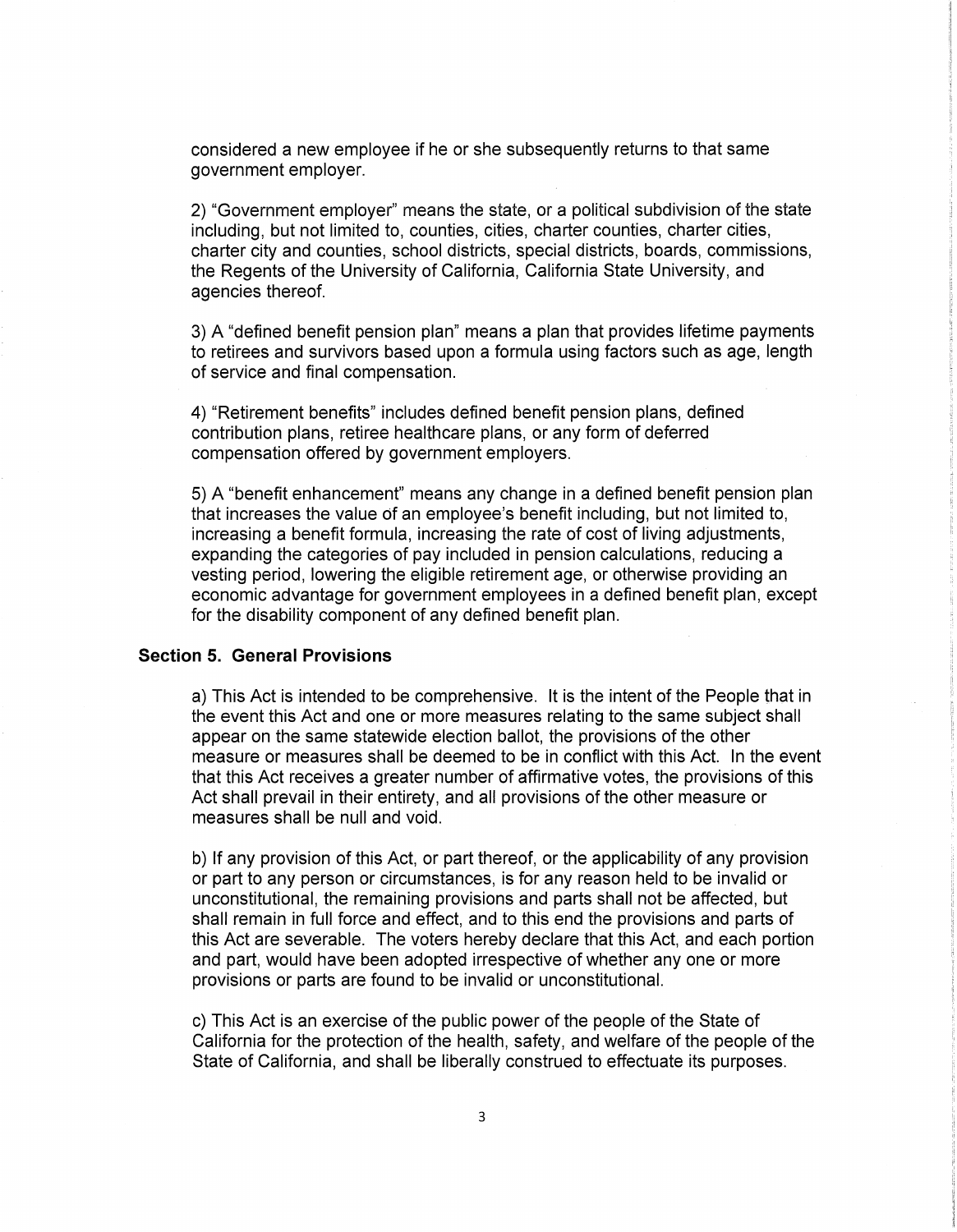d) Notwithstanding any other provision of law, if the State, government agency, or any of its officials fail to defend the constitutionality of this act, following its approval by the voters, any other government employer, the proponent, or in his or her absence, any citizen of this State shall have the authority to intervene in any court action challenging the constitutionality of this act for the purpose of defending its constitutionality, whether such action is in trial court, on appeal, and on discretionary review by the Supreme Court of California and/or the Supreme Court of the United States. The fees and costs of defending the action shall be a charge on funds appropriated to the Attorney General, which shall be satisfied promptly.  $\tilde{\tau}$ 

4